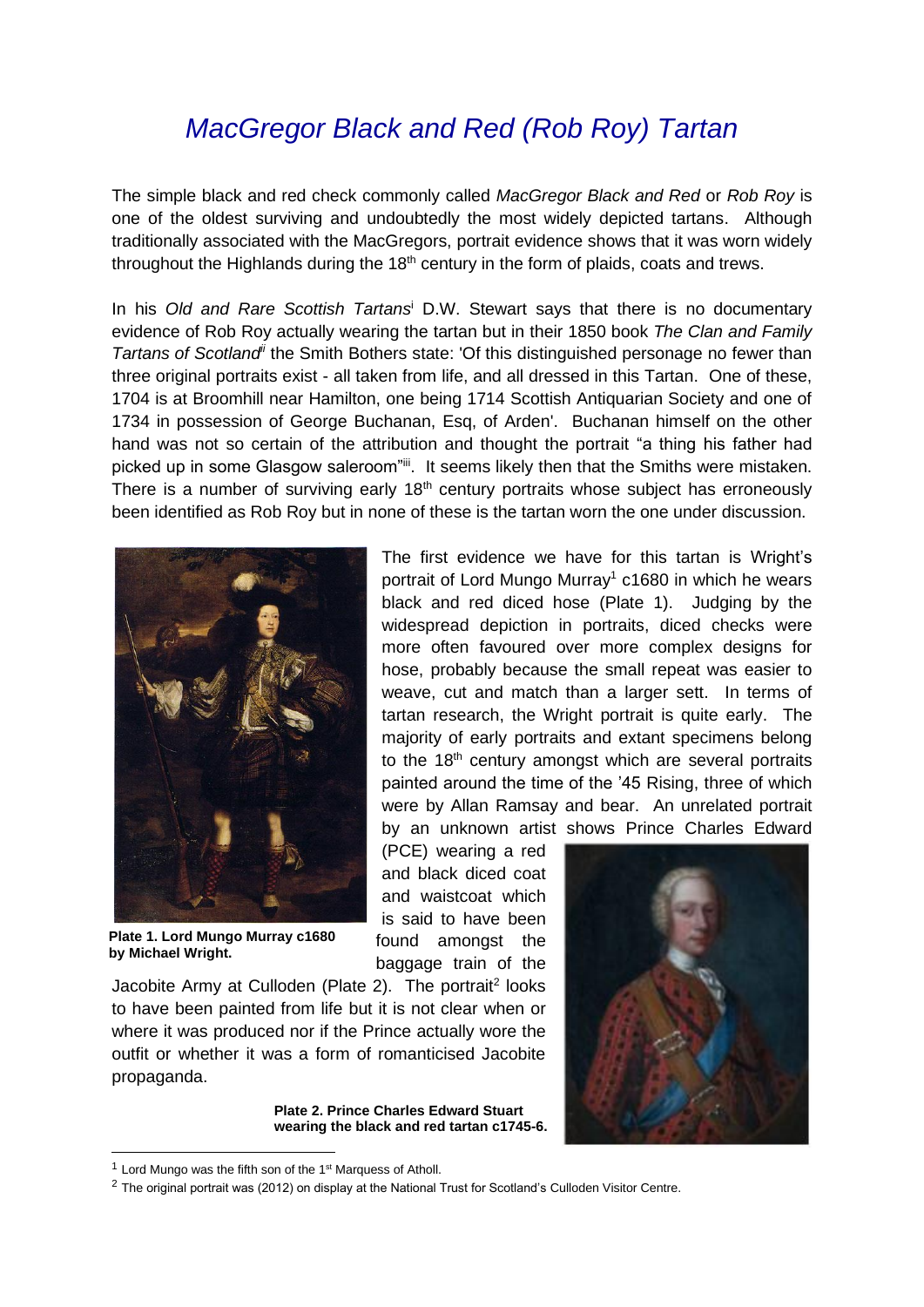

**Plate 3. David, Lord Ogilvy by Allan Ramsay 1745** Photo: Courtesy of Winton Estate

Irrespective of portrait's origins, it and Ramsay's contemporary portrait of David, Lord Ogilvy (Plate 3) are the earliest representations of the black and red tartan worn in clothing, other than hose<sup>3</sup>. Ogilvie was probably painted in Sep 1745 when Ramsay was summoned to Edinburgh and Charles was painted around the same time during the period he held Court at Holyrood. Shortly after the failure of the '45 Ramsay painted another two portraits<sup>4</sup> in which the subject wears a similar outfit of jacket and trews in the black and red check: Norman MacLeod of MacLeod, 22<sup>nd</sup> Chief (Plate 4) and Francis, 7<sup>th</sup> Earl of Wemyss (Plate 5). Wemyss also wears a plaid in the same tartan whereas MacLeod's plaid is Murray of Tullibardine.



 **Plate 4. Norman MacLeod 22nd Chief by Allan Ramsay c1748**



**Plate 5. Francis Charteris, 7th Earl of Wemyss by Allan Ramsay c1748**

Comparison of all three Ramsay portraits reveals remarkable similarities in the style of jacket; so much so that it's entirely possible that they were in fact the same and that the one in the earlier Ogilvie portrait was used as a template for the latter two. Ramsay was renowned for his ability to paint faces and hands but he often sub-contracted interiors and

 $3$  Some reproductions of this portrait show it as a Red and Blue check but without supporting evidence and given the other

Ramsay portraits I have adopted the working hypothesis that the original was Red and Black.

<sup>4</sup> Both portraits were completed in 1748.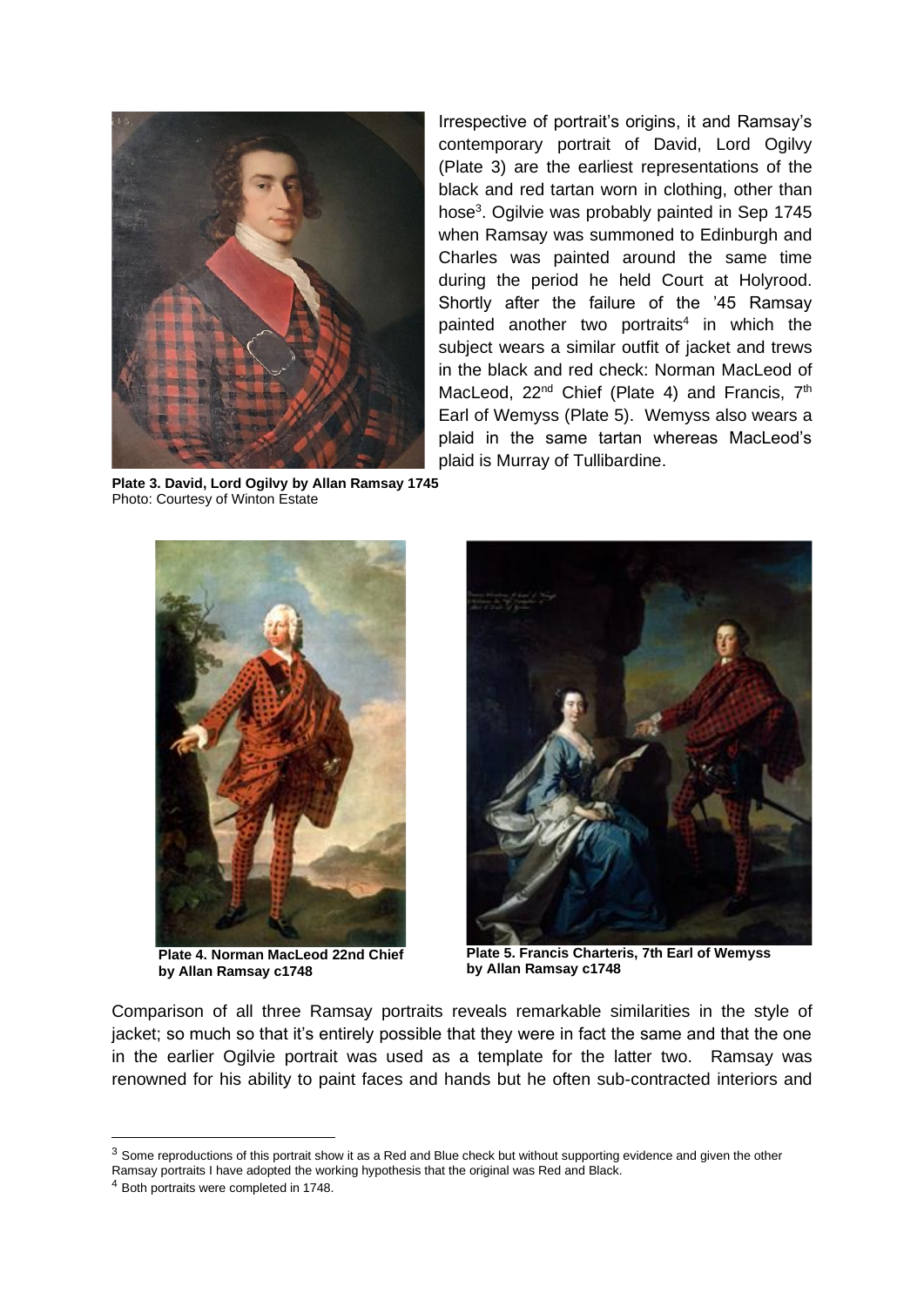costume to another artist, Joseph Van Aken<sup>5</sup> whom we know painted MacLeod's clothing and it's possible that he did the same in the case of the other two. The National Galleries of Scotland have a series of black and white chalk studies by Van Aken of MacLeod, and Wemyss and his wife where the costume is plain, non-tartan. One is therefore left to speculate about whether any of the sitters actually wore what is depicted or whether Van Aken simply added a tartan theme from something he had to hand in his studio. As the

oldest, the Ogilvie portrait has the greatest likelihood of being genuine. There is one other portrait that is roughly contemporary with these four, that of Gregor Macgregor of Glengyle (Plate 6) and with it we find the earliest proven connection with the MacGregors who now claim it as their own. Dating the portrait is imprecise but judging by the sitter's appearance a date c1740-50 is a reasonable assumption.

Glengyle<sup>6</sup> is pictured wearing a waistcoat and trews of black and red dice, a plaid of the same tartan lies close by while his jacket is of a more complex red and black (possible blue and/or green) with evidence of finer overstripes. This mix of tartans together with other elements of the dress suggest that it was painted from life in which case, it is reasonable to postulate that these were Macgregor's own cloths rather than studio props. The possibility that MacGregor may have worn his own clothes does not mean that these were regarded as either a Glengyle or broader MacGregor tartan at the time.



**Plate 6. MacGregor of Glengyle c1740-50** Unknown artist

Irrespective of the early use of this sett it has come to be widely regarded as a MacGregor tartan. The current chief says of it that "My family have worn this particular tartan since the late 18th Century. My great, great, great, great grandfather would have worn it for good traditional reasons, not on a whim. The tartan is included in the Highland Society of London's collection of 1816". That specimen bears the Seal of the Arms of Sir John MacGregor Murray of MacGregor, Baronet, and signed John M. Murray where it is labelled *The MacGregor Tartan for undress ordinary clothing.* The chief is presumed to have sealed the tartans that his immediate family or other clan members had used for some time<sup>7</sup>.

Notwithstanding the Chief's declaration some 50 years later there remained controversy over the Rob Roy 'claim' as evidenced by Kenneth MacLeay<sup>iv</sup> when he wrote:

*"The famed Rob Roy, was a cadet of the Glengyle family. The MacGregor Tartan, common like other tartans, to the whole clan has erroneously been styled 'Rob Roy' in the shops."*

<sup>&</sup>lt;sup>5</sup> See my paper on the **Early Use of the Tullibardine Tartan**.

<sup>&</sup>lt;sup>6</sup> Gregor Glun Dubh (Black Knee) Macgregor VII of Glengyle was the son of John, VI of Glengyle, Rob Roy's elder brother.

 $^7$  This was not always the case and several chiefs sealed recently invented or attributed tartans as their 'true clan pattern'.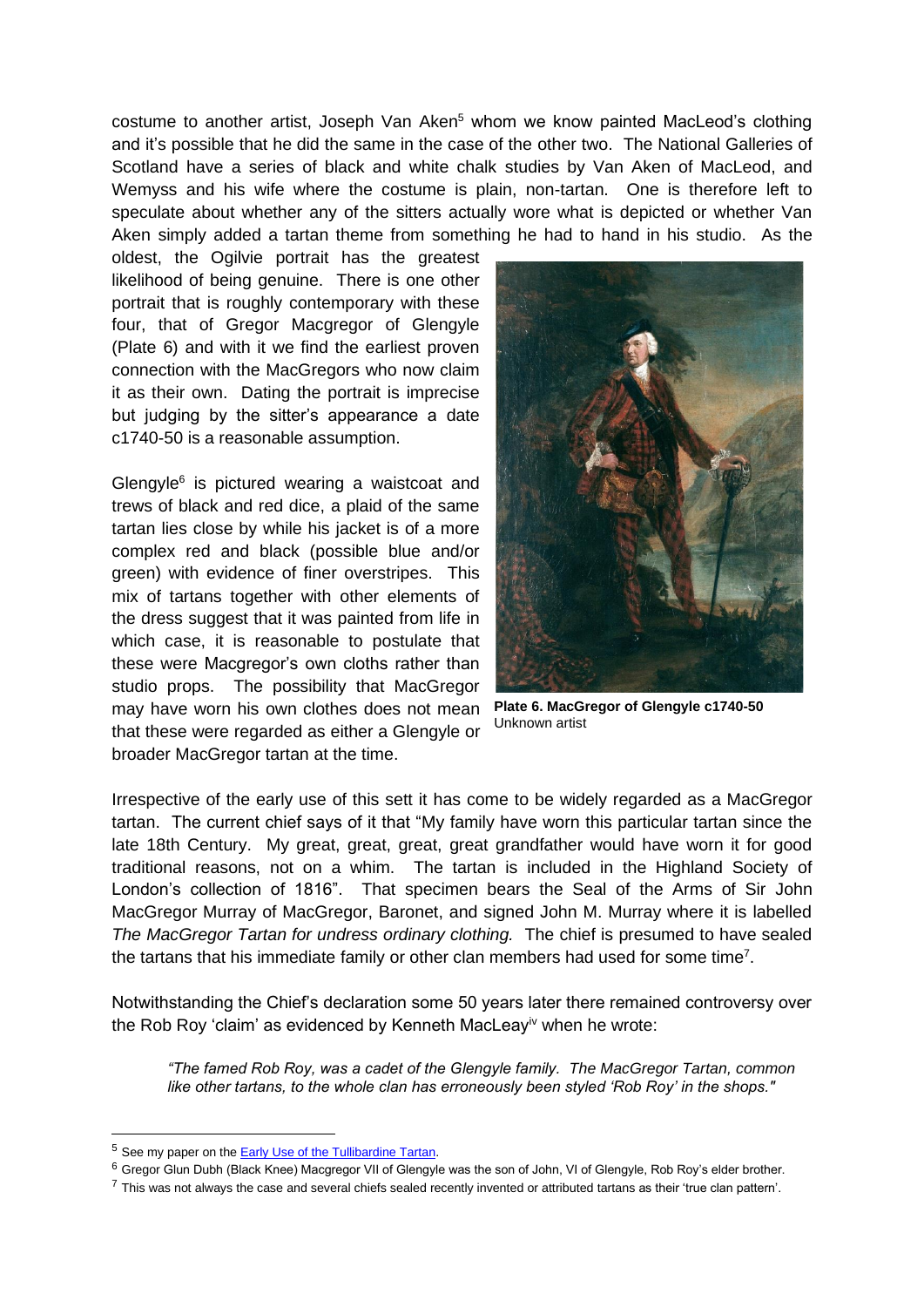Structurally, a two-colour diced cloth is the simplest design of what we now understand as tartan. Often described simply as checks, where they have been associated with Highland Dress and/or clans then they are upgraded to the status of a tartan, albeit that they do not conform to what many people would consider a proper tartan with multiple checks and lines of differing colours and proportions. Being so simple these basic tartans can easily be woven in a variety of sizes depending on the desired use and can be varied by making the colours of different proportions.

Letters dated 1792 and 1794 sent to Wilsons of Bannockburn with examples of the pattern survive but it is not known by what name, if any, it was referred to $8$ . A few years later we know that Wilsons were selling the tartan as *Rob Roy*, a choice of name that may have been prompted by the clan connection which they exploited by associating the design with the most famous historical MacGregor or they simply piggy backed onto the popularity of Sir Walter Scott's novel of the same name published in 1815. There is a sample of their cloth named *Roy Roy* in the Cockburn Collection compiled 1810-15 and it features regularly amongst their correspondence in the early 1820s and sample books c1820-40. In their [1819](http://www.scottishtartans.co.uk/1819.htm)  [Key Pattern Book](http://www.scottishtartans.co.uk/1819.htm) Wilsons gave a number of settings in a variety of sizes and proportions under the names *Rob Roy's Tartan* and *No 93 or Small Rob Roy*. The colour stripes below illustrate the differences between the counts for the largest size, roughly 2 inches, and smallest setting at 1/8 inch. A c1830-40 sample of *Smallest Rob Roy* is shown in Plate 7.



**Plate 7. Wilsons' sample of Smallest Roy Roy c1830-40** Photo: © The Author.

There is no doubt about the antiquity of this simple tartan which can be dated with certainty to the late-17<sup>th</sup> Century and given the simplicity of the design it's reasonable to speculate that it may pre-date Wright's 1680 portrait by many years. Other evidence shows that it was

<sup>&</sup>lt;sup>8</sup> Examination of the actual letters may reveal what by what name Wilsons sold it in the late C18th.